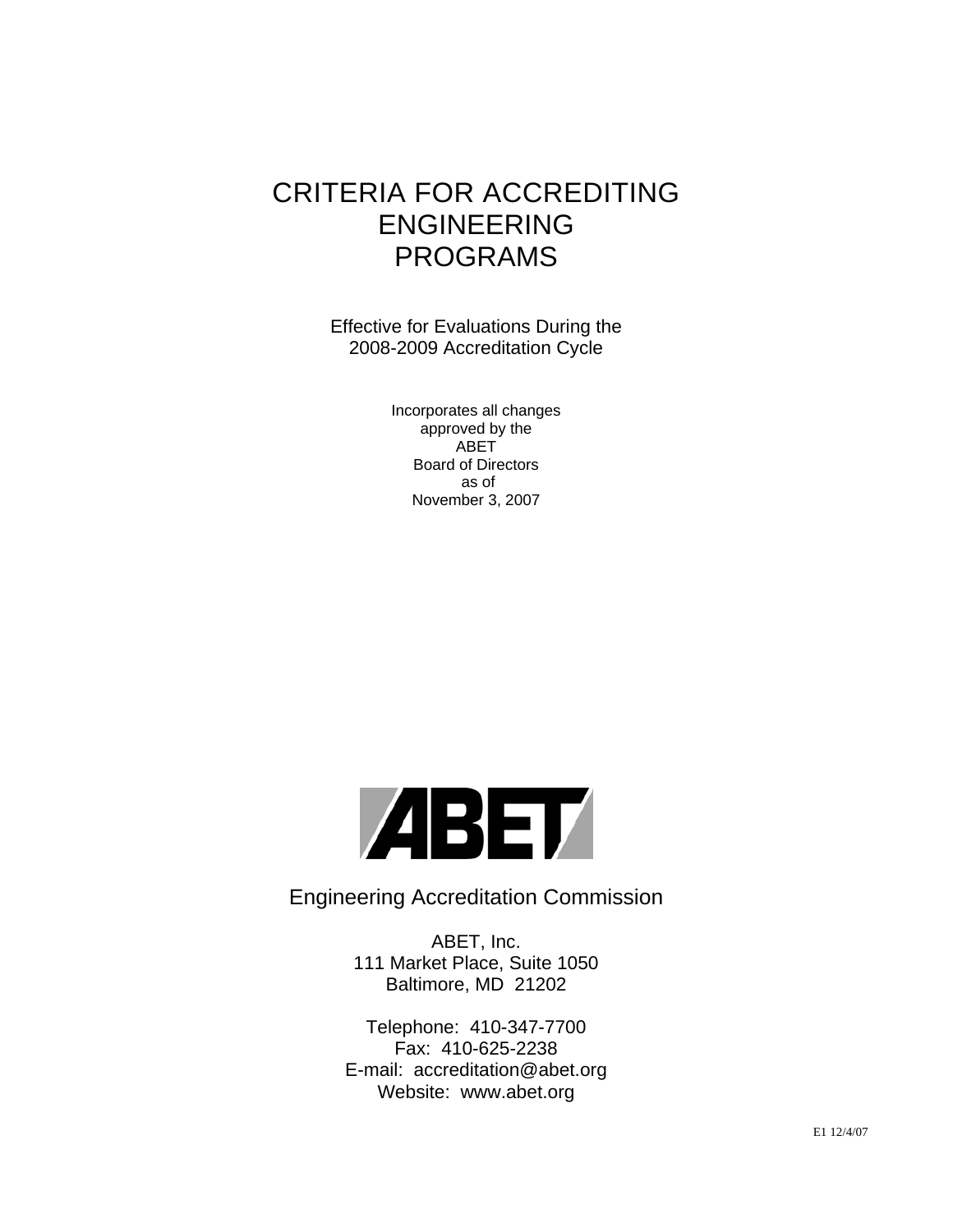## TABLE OF CONTENTS

| Engineering, General Engineering, Engineering Physics, and Engineering Science 10 |  |
|-----------------------------------------------------------------------------------|--|
|                                                                                   |  |
|                                                                                   |  |
|                                                                                   |  |
|                                                                                   |  |
|                                                                                   |  |
|                                                                                   |  |
|                                                                                   |  |
|                                                                                   |  |
|                                                                                   |  |
|                                                                                   |  |
|                                                                                   |  |
|                                                                                   |  |
|                                                                                   |  |
|                                                                                   |  |
|                                                                                   |  |
|                                                                                   |  |

Requests for further information about ABET, its accreditation process, or other activities may be addressed to the Accreditation Director, ABET, Inc., 111 Market Place, Suite 1050, Baltimore, MD 21202 or to accreditation@abet.org .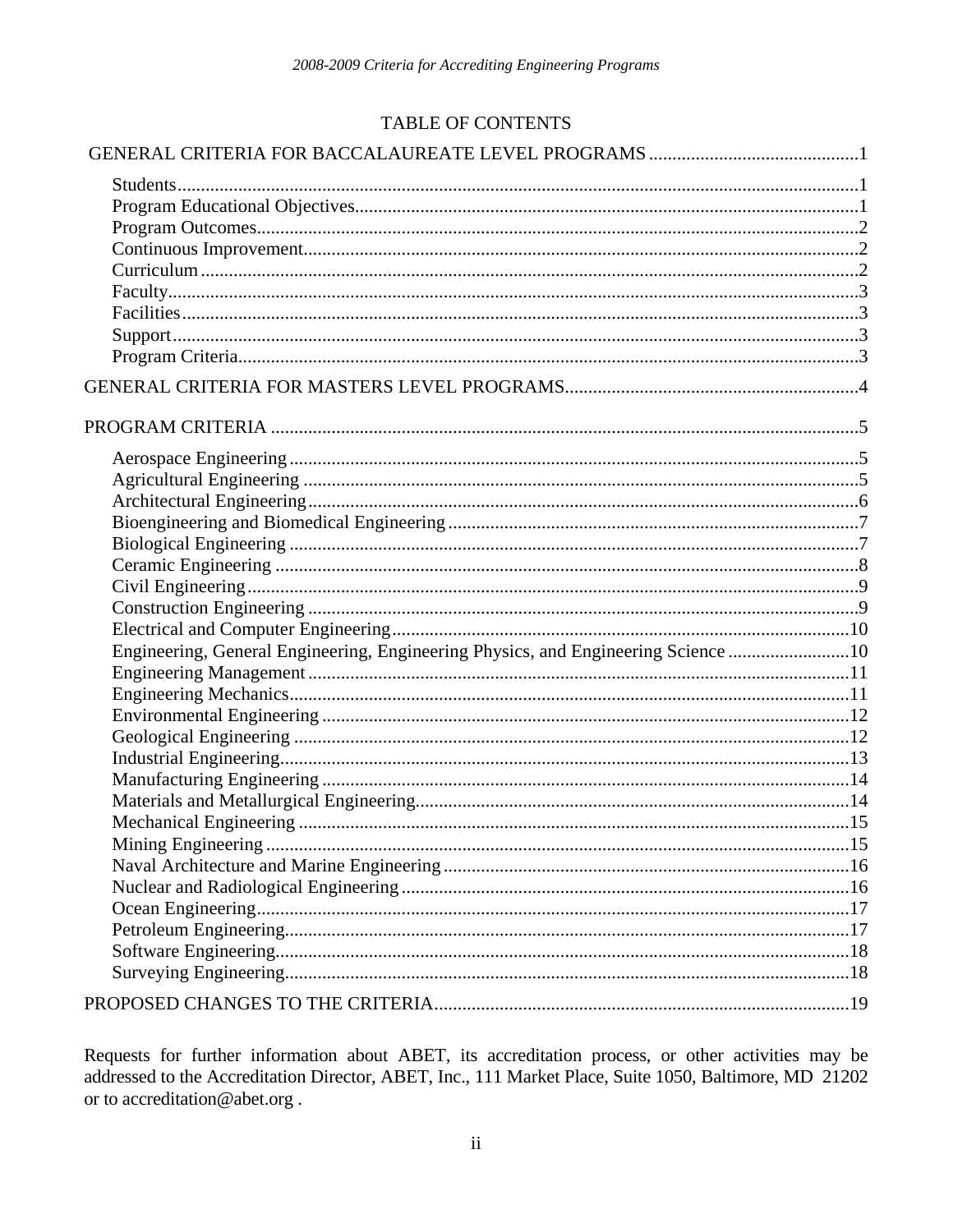## <span id="page-2-0"></span>**Criteria for Accrediting Engineering Programs** Effective for Evaluations during the 2008-2009 Accreditation Cycle

#### **Definitions**

(From Section II.D.1. of the ABET *Accreditation Policy and Procedure Manual*)

While ABET recognizes and supports the prerogative of institutions to use and adopt the terminology of their choice, it is necessary for ABET volunteers and staff to have a consistent understanding of terminology. With that purpose in mind, the Commissions will use the following basic definitions:

Program Educational Objectives – Program educational objectives are broad statements that describe the career and professional accomplishments that the program is preparing graduates to achieve.

Program Outcomes – Program outcomes are narrower statements that describe what students are expected to know and be able to do by the time of graduation. These relate to the skills, knowledge, and behaviors that students acquire in their matriculation through the program.

Assessment – Assessment is one or more processes that identify, collect, and prepare data to evaluate the achievement of program outcomes and program educational objectives.

Evaluation – Evaluation is one or more processes for interpreting the data and evidence accumulated through assessment practices. Evaluation determines the extent to which program outcomes or program educational objectives are being achieved, and results in decisions and actions to improve the program.

-----------------------------

It is the responsibility of the program seeking accreditation to demonstrate clearly that the program meets the following criteria.

#### I. GENERAL CRITERIA FOR BACCALAUREATE LEVEL PROGRAMS

#### **Criterion 1. Students**

The program must evaluate student performance, advise students regarding curricular and career matters, and monitor student's progress to foster their success in achieving program outcomes, thereby enabling them as graduates to attain program objectives.

The program must have and enforce policies for the acceptance of transfer students and for the validation of courses taken for credit elsewhere. The program must also have and enforce procedures to assure that all students meet all program requirements.

#### **Criterion 2. Program Educational Objectives**

Each program for which an institution seeks accreditation or reaccreditation must have in place:

- (a) published educational objectives that are consistent with the mission of the institution and these criteria
- (b) a process that periodically documents and demonstrates that the objectives are based on the needs of the program's various constituencies
- (c) an assessment and evaluation process that periodically documents and demonstrates the degree to which these objectives are attained.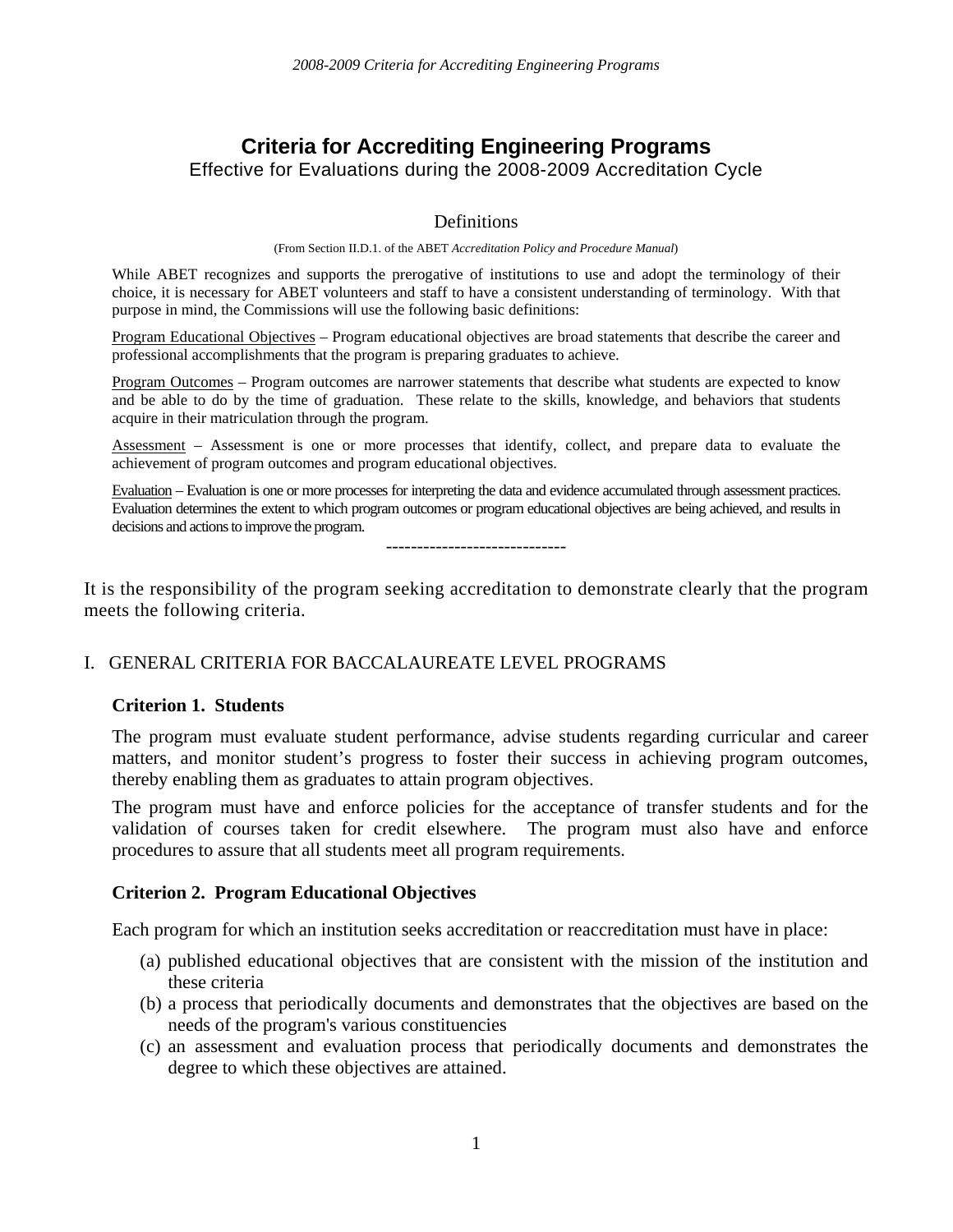## <span id="page-3-0"></span>**Criterion 3. Program Outcomes**

Engineering programs must demonstrate that their students attain the following outcomes:

- (a) an ability to apply knowledge of mathematics, science, and engineering
- (b) an ability to design and conduct experiments, as well as to analyze and interpret data
- (c) an ability to design a system, component, or process to meet desired needs within realistic constraints such as economic, environmental, social, political, ethical, health and safety, manufacturability, and sustainability
- (d) an ability to function on multidisciplinary teams
- (e) an ability to identify, formulate, and solve engineering problems
- (f) an understanding of professional and ethical responsibility
- (g) an ability to communicate effectively
- (h) the broad education necessary to understand the impact of engineering solutions in a global, economic, environmental, and societal context
- (i) a recognition of the need for, and an ability to engage in life-long learning
- (j) a knowledge of contemporary issues
- (k) an ability to use the techniques, skills, and modern engineering tools necessary for engineering practice.

Program outcomes are outcomes (a) through (k) plus any additional outcomes that may be articulated by the program. Program outcomes must foster attainment of program educational objectives.

There must be an assessment and evaluation process that periodically documents and demonstrates the degree to which the program outcomes are attained.

### **Criterion 4. Continuous Improvement**

Each program must show evidence of actions to improve the program. These actions should be based on available information, such as results from Criteria 2 and 3 processes.

### **Criterion 5. Curriculum**

The curriculum requirements specify subject areas appropriate to engineering but do not prescribe specific courses. The faculty must ensure that the program curriculum devotes adequate attention and time to each component, consistent with the outcomes and objectives of the program and institution. The professional component must include:

- (a) one year of a combination of college level mathematics and basic sciences (some with experimental experience) appropriate to the discipline
- (b) one and one-half years of engineering topics, consisting of engineering sciences and engineering design appropriate to the student's field of study. The engineering sciences have their roots in mathematics and basic sciences but carry knowledge further toward creative application. These studies provide a bridge between mathematics and basic sciences on the one hand and engineering practice on the other. Engineering design is the process of devising a system, component, or process to meet desired needs. It is a decision-making process (often iterative), in which the basic sciences, mathematics, and the engineering sciences are applied to convert resources optimally to meet these stated needs.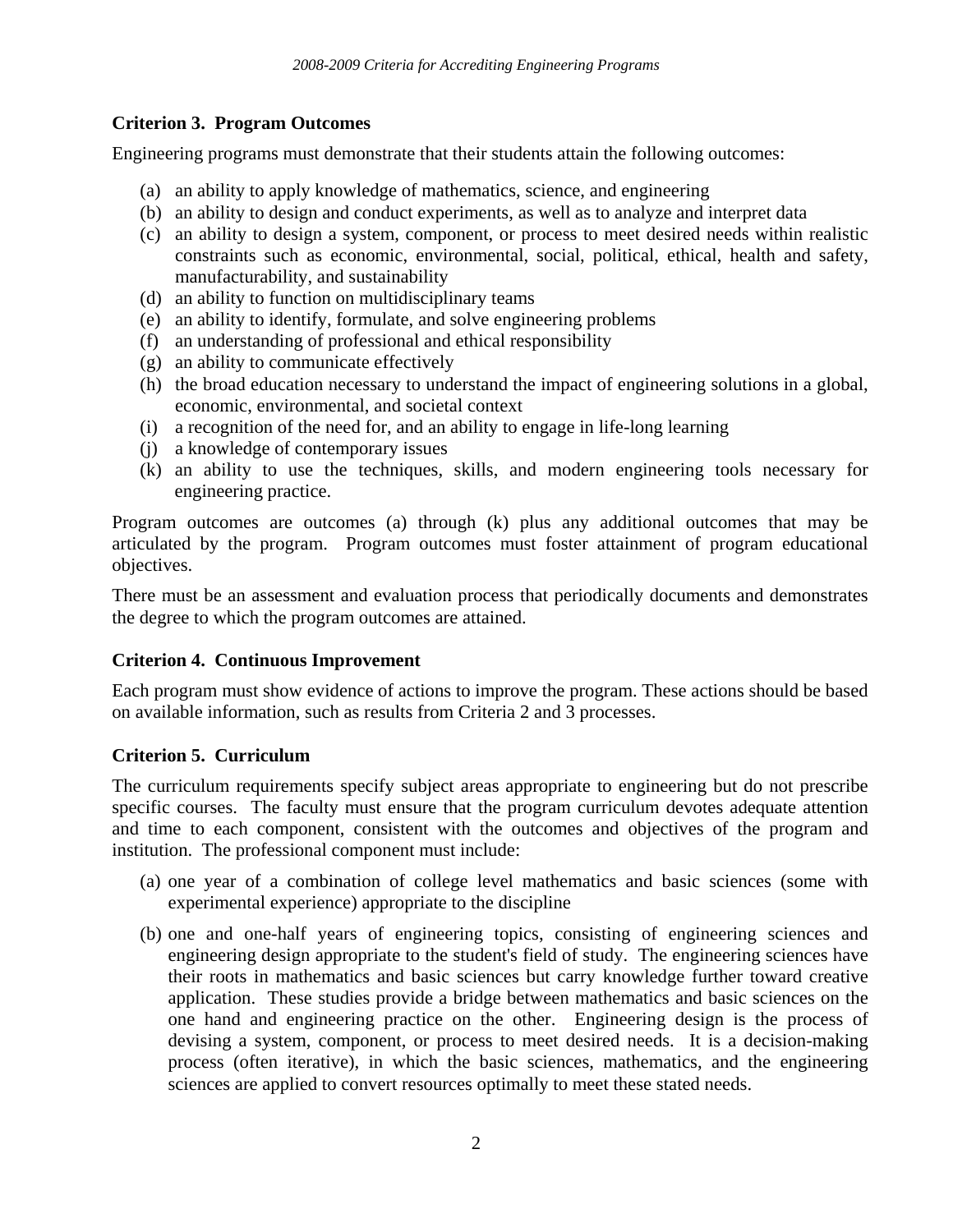<span id="page-4-0"></span>(c) a general education component that complements the technical content of the curriculum and is consistent with the program and institution objectives.

Students must be prepared for engineering practice through a curriculum culminating in a major design experience based on the knowledge and skills acquired in earlier course work and incorporating appropriate engineering standards and multiple realistic constraints.

## **Criterion 6. Faculty**

The faculty must be of sufficient number and must have the competencies to cover all of the curricular areas of the program. There must be sufficient faculty to accommodate adequate levels of student-faculty interaction, student advising and counseling, university service activities, professional development, and interactions with industrial and professional practitioners, as well as employers of students.

The program faculty must have appropriate qualifications and must have and demonstrate sufficient authority to ensure the proper guidance of the program and to develop and implement processes for the evaluation, assessment, and continuing improvement of the program, its educational objectives and outcomes. The overall competence of the faculty may be judged by such factors as education, diversity of backgrounds, engineering experience, teaching effectiveness and experience, ability to communicate, enthusiasm for developing more effective programs, level of scholarship, participation in professional societies, and licensure as Professional Engineers.

## **Criterion 7. Facilities**

Classrooms, laboratories, and associated equipment must be adequate to safely accomplish the program objectives and provide an atmosphere conducive to learning. Appropriate facilities must be available to foster faculty-student interaction and to create a climate that encourages professional development and professional activities. Programs must provide opportunities for students to learn the use of modern engineering tools. Computing and information infrastructures must be in place to support the scholarly activities of the students and faculty and the educational objectives of the program and institution.

## **Criterion 8. Support**

Institutional support, financial resources, and constructive leadership must be adequate to assure the quality and continuity of the program. Resources must be sufficient to attract, retain, and provide for the continued professional development of a well-qualified faculty. Resources also must be sufficient to acquire, maintain, and operate facilities and equipment appropriate for the program. In addition, support personnel and institutional services must be adequate to meet program needs.

### **Criterion 9. Program Criteria**

Each program must satisfy applicable Program Criteria (if any). Program Criteria provide the specificity needed for interpretation of the baccalaureate level criteria as applicable to a given discipline. Requirements stipulated in the Program Criteria are limited to the areas of curricular topics and faculty qualifications. If a program, by virtue of its title, becomes subject to two or more sets of Program Criteria, then that program must satisfy each set of Program Criteria; however, overlapping requirements need to be satisfied only once.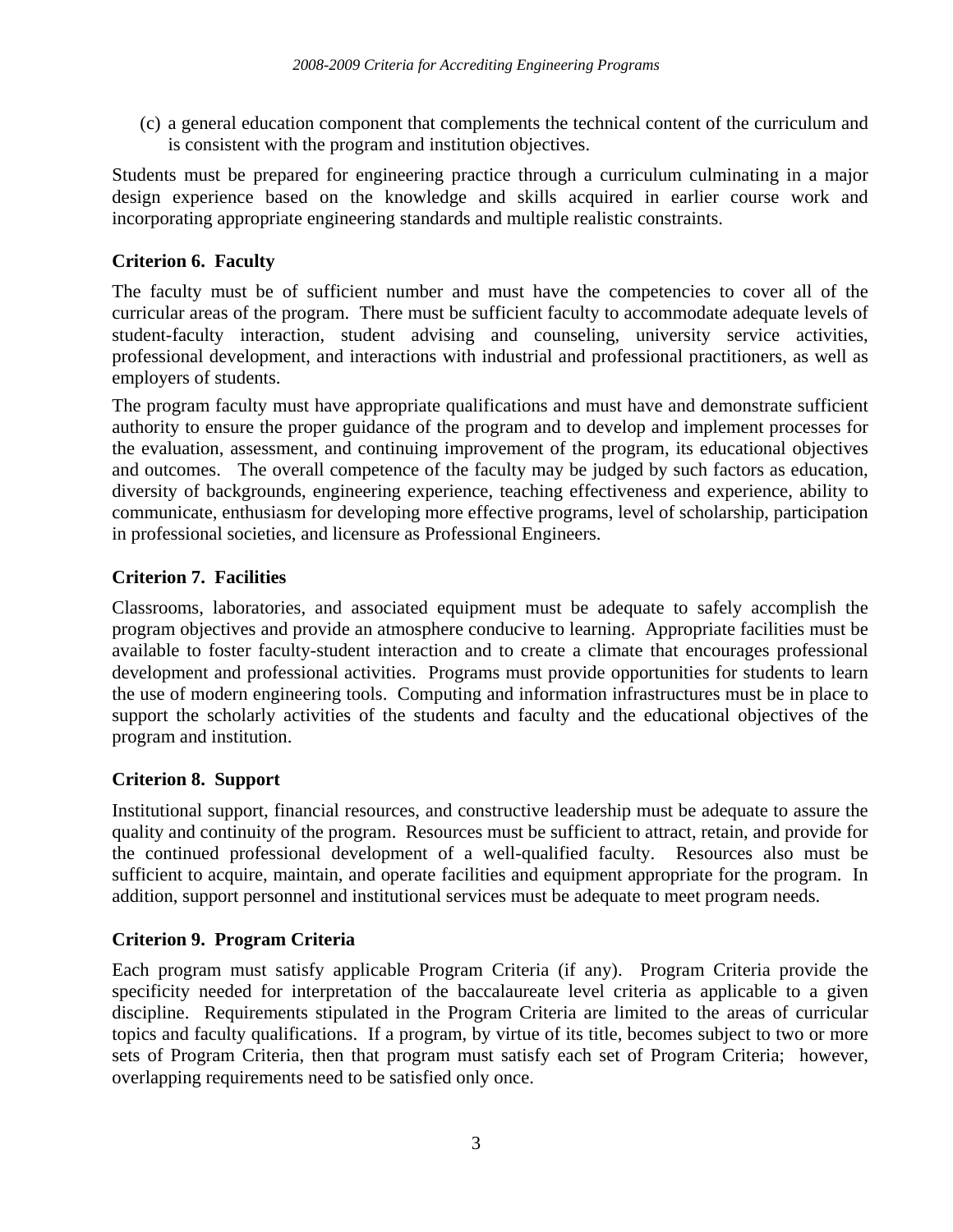## <span id="page-5-0"></span>II. GENERAL CRITERIA FOR MASTERS LEVEL PROGRAMS

Masters level programs must develop, publish, and periodically review, educational objectives and program outcomes. The criteria for masters level programs are fulfillment of the baccalaureate level general criteria, fulfillment of program criteria appropriate to the masters level specialization area, and one academic year of study beyond the baccalaureate level. The program must demonstrate that graduates have an ability to apply masters level knowledge in a specialized area of engineering related to the program area.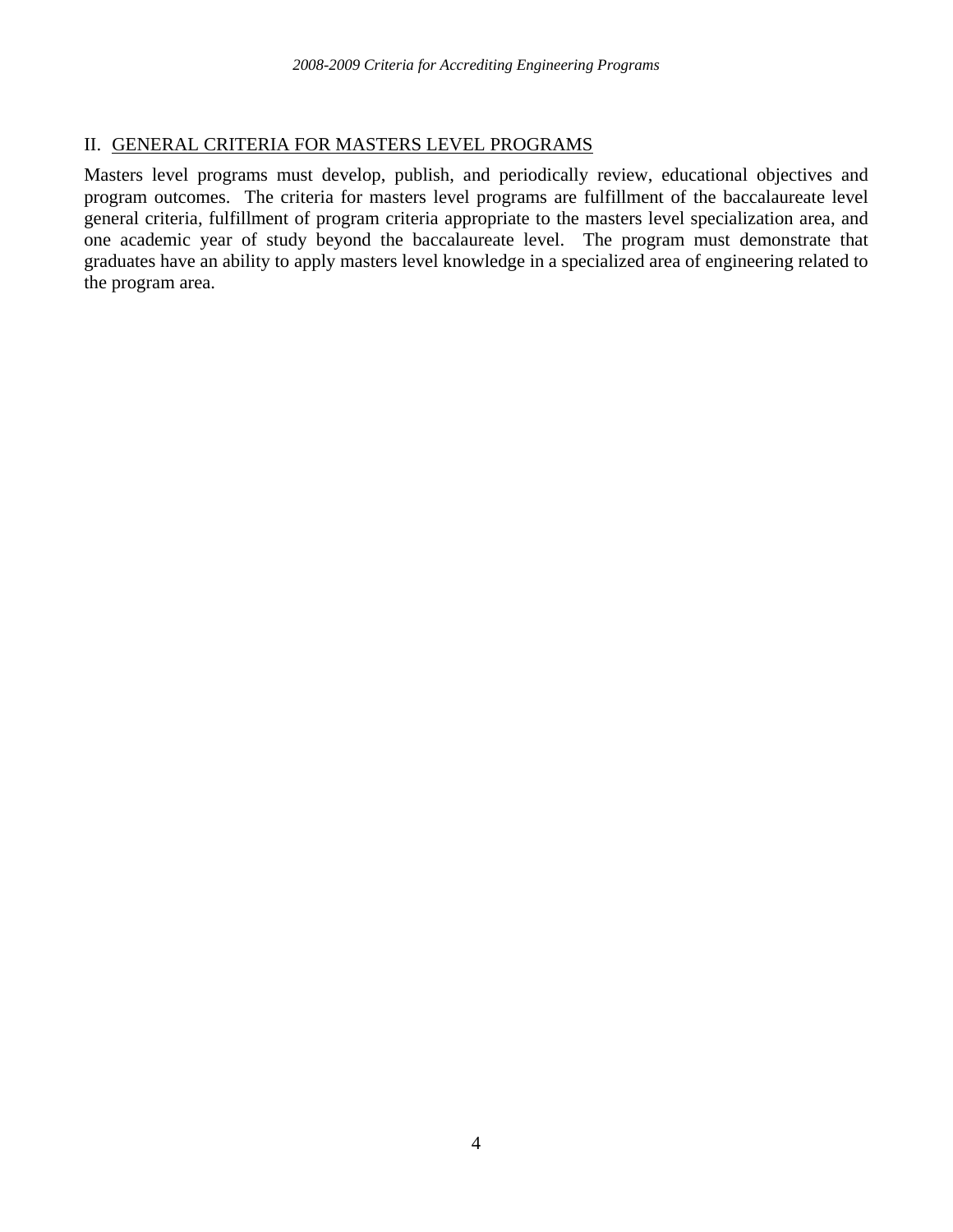#### <span id="page-6-0"></span>III. PROGRAM CRITERIA

#### PROGRAM CRITERIA FOR AEROSPACE AND SIMILARLY NAMED ENGINEERING PROGRAMS Lead Society: American Institute of Aeronautics and Astronautics

These program criteria apply to engineering program including "aerospace," "aeronautical," "astronautical," and similar modifiers in their titles.

#### 1. Curriculum

Aeronautical engineering programs must demonstrate that graduates have a knowledge of aerodynamics, aerospace materials, structures, propulsion, flight mechanics, and stability and control.

Astronautical engineering programs must demonstrate that graduates have a knowledge of orbital mechanics, space environment, attitude determination and control, telecommunications, space structures, and rocket propulsion.

Aerospace engineering programs or other engineering programs combining aeronautical engineering and astronautical engineering, must demonstrate that graduates have knowledge covering one of the areas - aeronautical engineering or astronautical engineering as described above -- and, in addition, knowledge of some topics from the area not emphasized.

Programs must also demonstrate that graduates have design competence that includes integration of aeronautical or astronautical topics.

#### 2. Faculty

Program faculty must have responsibility and sufficient authority to define, revise, implement, and achieve program objectives. The program must demonstrate that faculty teaching upper-division courses have an understanding of current professional practice in the aerospace industry.

#### PROGRAM CRITERIA FOR AGRICULTURAL AND SIMILARLY NAMED ENGINEERING PROGRAMS Lead Society: American Society of Agricultural and Biological Engineers

These program criteria apply to engineering programs including "agricultural," "forest," and similar modifiers in their titles.

#### 1. Curriculum

Programs must demonstrate that graduates have proficiency in mathematics through differential equations and in biological and engineering sciences consistent with the program educational objectives. Competence must be demonstrated in the application of engineering to agriculture, aquaculture, forestry, human, or natural resources.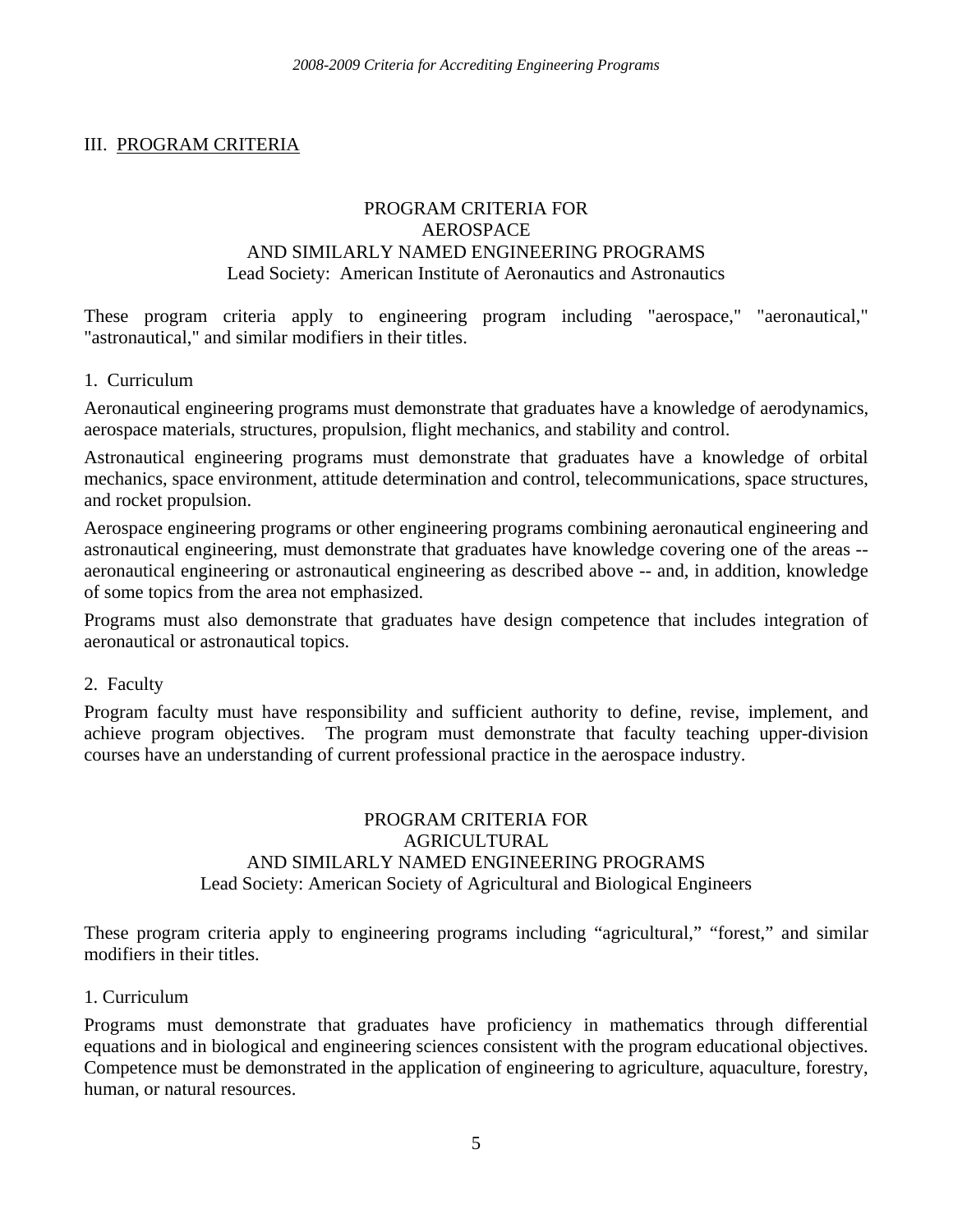<span id="page-7-0"></span>The program shall demonstrate that those faculty members teaching courses that are primarily design in content are qualified to teach the subject matter by virtue of education and experience or professional licensure.

#### PROGRAM CRITERIA FOR ARCHITECTURAL AND SIMILARLY NAMED ENGINEERING PROGRAMS Lead Society: American Society of Civil Engineers Cooperating Society: American Society of Heating, Refrigerating, and Air-Conditioning Engineers

These program criteria apply to engineering programs including "architectural" and similar modifiers in their titles.

#### 1. Curriculum

The program must demonstrate that graduates have: proficiency in mathematics through differential equations, probability and statistics, calculus-based physics, and general chemistry; proficiency in statics, strength of materials, thermodynamics, fluid mechanics, electric circuits, and engineering economics; proficiency in a minimum of two (2) of the three (3) basic curriculum areas of structures, building mechanical and electrical systems, and construction/construction management; engineering design capabilities in at least two (2) of the three (3) basic curriculum areas of architectural engineering, and that design has been integrated across the breadth of the program; and an understanding of architectural design and history leading to architectural design that will permit communication, and interaction, with the other design professionals in the execution of building projects.

#### 2. Faculty

Program faculty must have responsibility and sufficient authority to define, revise, implement, and achieve program objectives.

The program must demonstrate that faculty teaching courses that are primarily engineering design in content are qualified to teach the subject matter by virtue of professional licensure, or by education and design experience. It must also demonstrate that the majority of the faculty members teaching architectural design courses are qualified to teach the subject matter by virtue of professional licensure, or by education and design experience.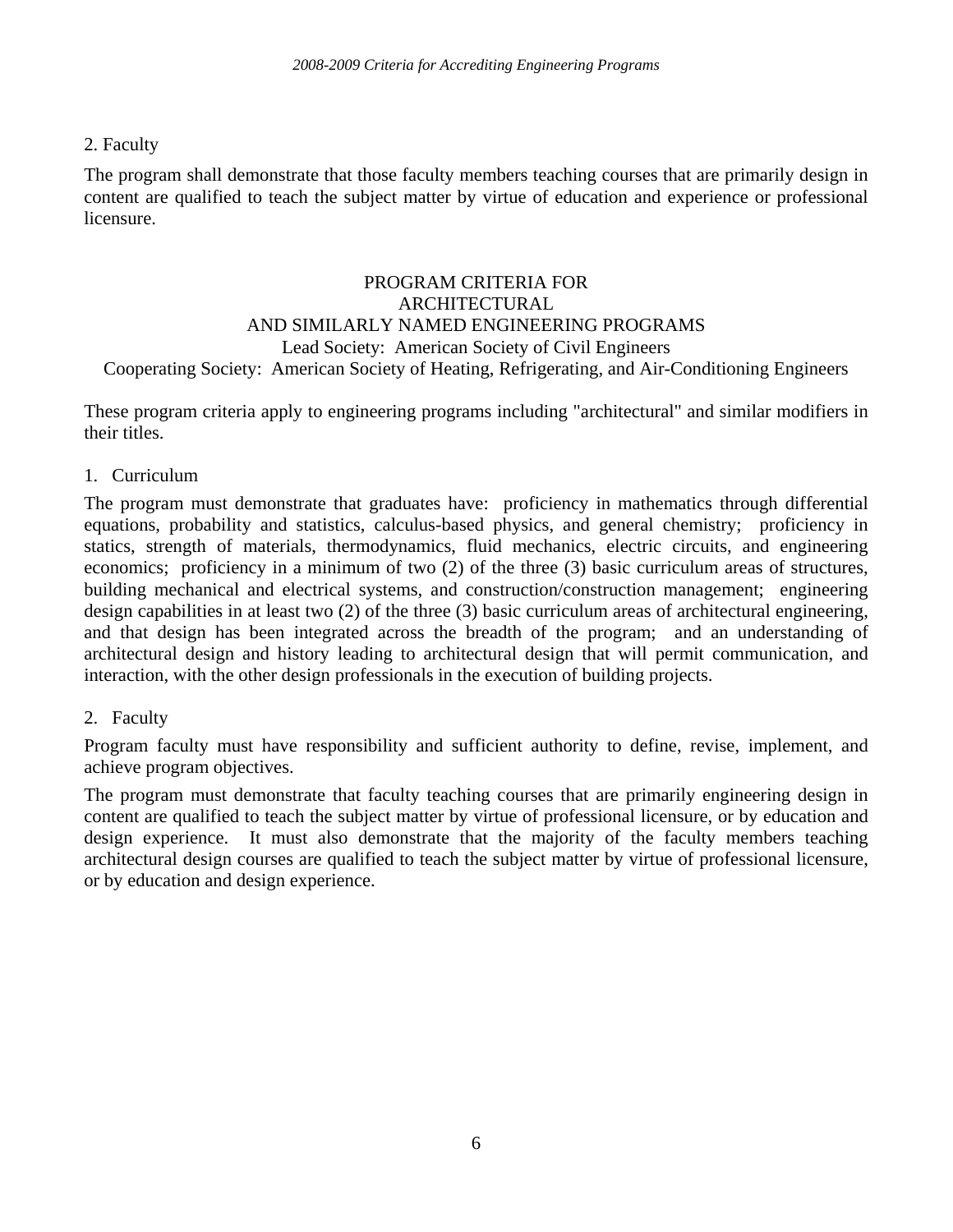#### <span id="page-8-0"></span>PROGRAM CRITERIA FOR BIOENGINEERING AND BIOMEDICAL ENGINEERING AND SIMILARLY NAMED ENGINEERING PROGRAMS Lead Society: Biomedical Engineering Society Cooperating Societies: American Institute of Chemical Engineers, American Society of Agricultural and Biological Engineers, American Society of Mechanical Engineers, Institute of Electrical and Electronics Engineers, and National Institute of Ceramic Engineers

These program criteria apply to bioengineering and biomedical engineering programs with the exception of agriculturally-based engineering programs.

### 1. Curriculum

The structure of the curriculum must provide both breadth and depth across the range of engineering topics implied by the title of the program.

The program must demonstrate that graduates have: an understanding of biology and physiology, and the capability to apply advanced mathematics (including differential equations and statistics), science, and engineering to solve the problems at the interface of engineering and biology; the ability to make measurements on and interpret data from living systems, addressing the problems associated with the interaction between living and non-living materials and systems.

## PROGRAM CRITERIA FOR BIOLOGICAL AND SIMILARLY NAMED ENGINEERING PROGRAMS Lead Society: American Society of Agricultural and Biological Engineers Cooperating Societies: American Academy of Environmental Engineers, American Institute of Chemical Engineers, American Society of Civil Engineers, American Society of Mechanical Engineers, Biomedical Engineering Society, CSAB, Institute of Electrical and Electronics Engineers, Institute of Industrial Engineers, Minerals, Metals, and Materials Society, National Institute of Ceramic Engineers

These program criteria apply to engineering programs including "biological," "biological systems," and similar modifiers in their titles with the exception of bioengineering and biomedical engineering programs.

### 1. Curriculum

Programs must demonstrate that graduates have proficiency in mathematics through differential equations, a thorough grounding in chemistry and biology and a working knowledge of advanced biological sciences consistent with the program educational objectives. Competence must be demonstrated in the application of engineering to biological systems.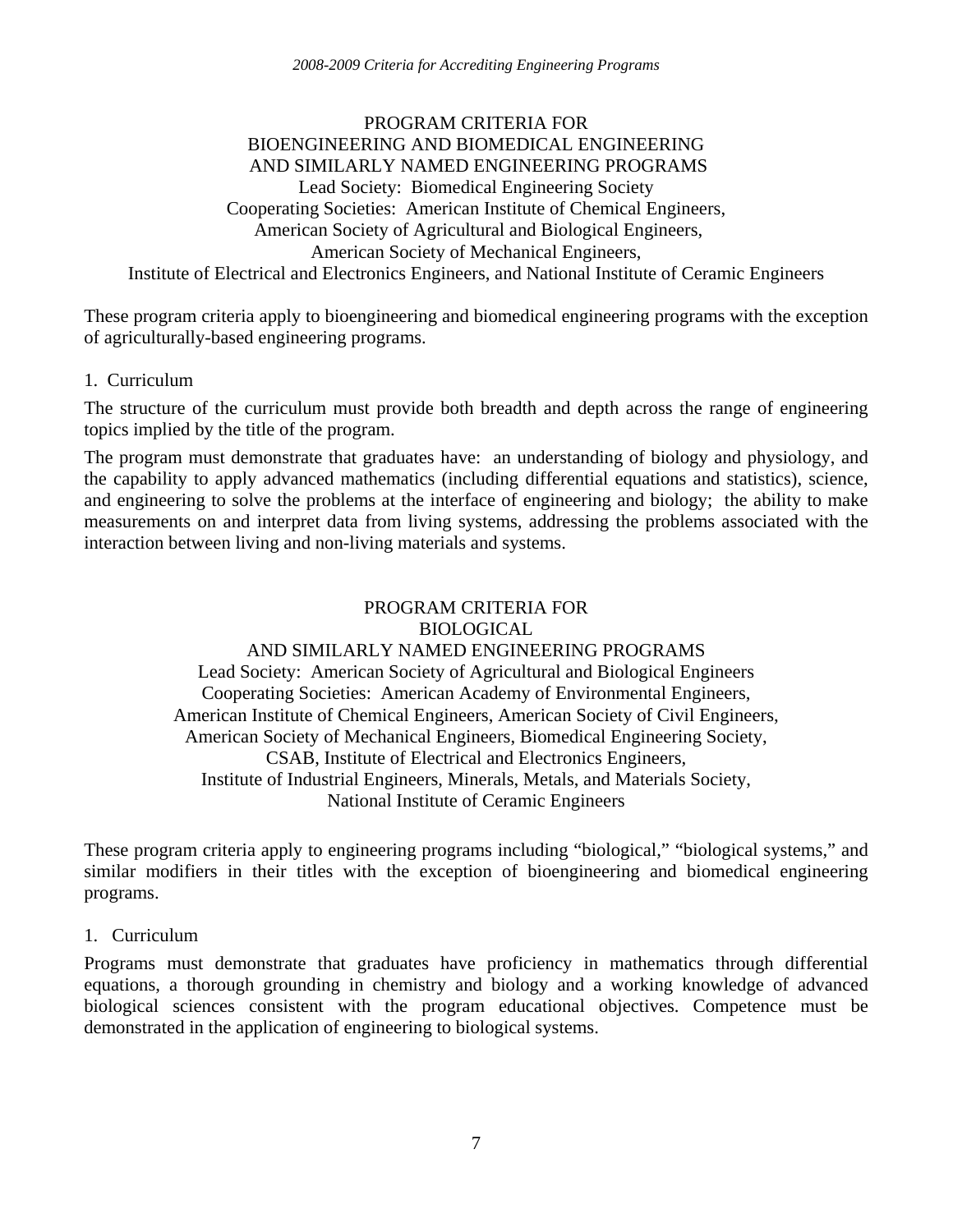<span id="page-9-0"></span>The program shall demonstrate that those faculty members teaching courses that are primarily design in content are qualified to teach the subject matter by virtue of education and experience or professional licensure.

#### PROGRAM CRITERIA FOR CERAMIC AND SIMILARLY NAMED ENGINEERING PROGRAMS Lead Society: National Institute of Ceramic Engineers

These program criteria apply to engineering programs including "ceramic," "glass," and other similar modifiers in their titles. All programs in the materials related areas share these criteria, including programs with materials, materials processing, ceramics, glass, polymer, metallurgical, and similar modifiers in their titles.

#### 1. Curriculum

The program must demonstrate that graduates have: the ability to apply advanced science (such as chemistry and physics) and engineering principles to materials systems; an integrated understanding of scientific and engineering principles underlying the four major elements of the field, viz. structure, properties, processing, and performance, related to the material systems appropriate to the field; the ability to apply and integrate knowledge from each of the above four elements of the field to solve material selection and design problems; and the ability to utilize experimental, statistical, and computational methods consistent with the program educational objectives.

#### 2. Faculty

The faculty expertise for the professional area must encompass the above four major elements of the field.

#### PROGRAM CRITERIA FOR CHEMICAL, BIOCHEMICAL, BIOMOLECULAR, AND SIMILARLY NAMED ENGINEERING PROGRAMS Lead Society: American Institute of Chemical Engineers

These program criteria apply to engineering programs that include "chemical," "biochemical," "biomolecular," and similar modifiers in their titles.

#### 1. Curriculum

The program must demonstrate that graduates have: thorough grounding in the basic sciences including chemistry, physics, and biology appropriate to the objectives of the program; and sufficient knowledge in the application of these basic sciences to enable graduates to design, analyze, and control physical, chemical, and biological processes, consistent with the program educational objectives.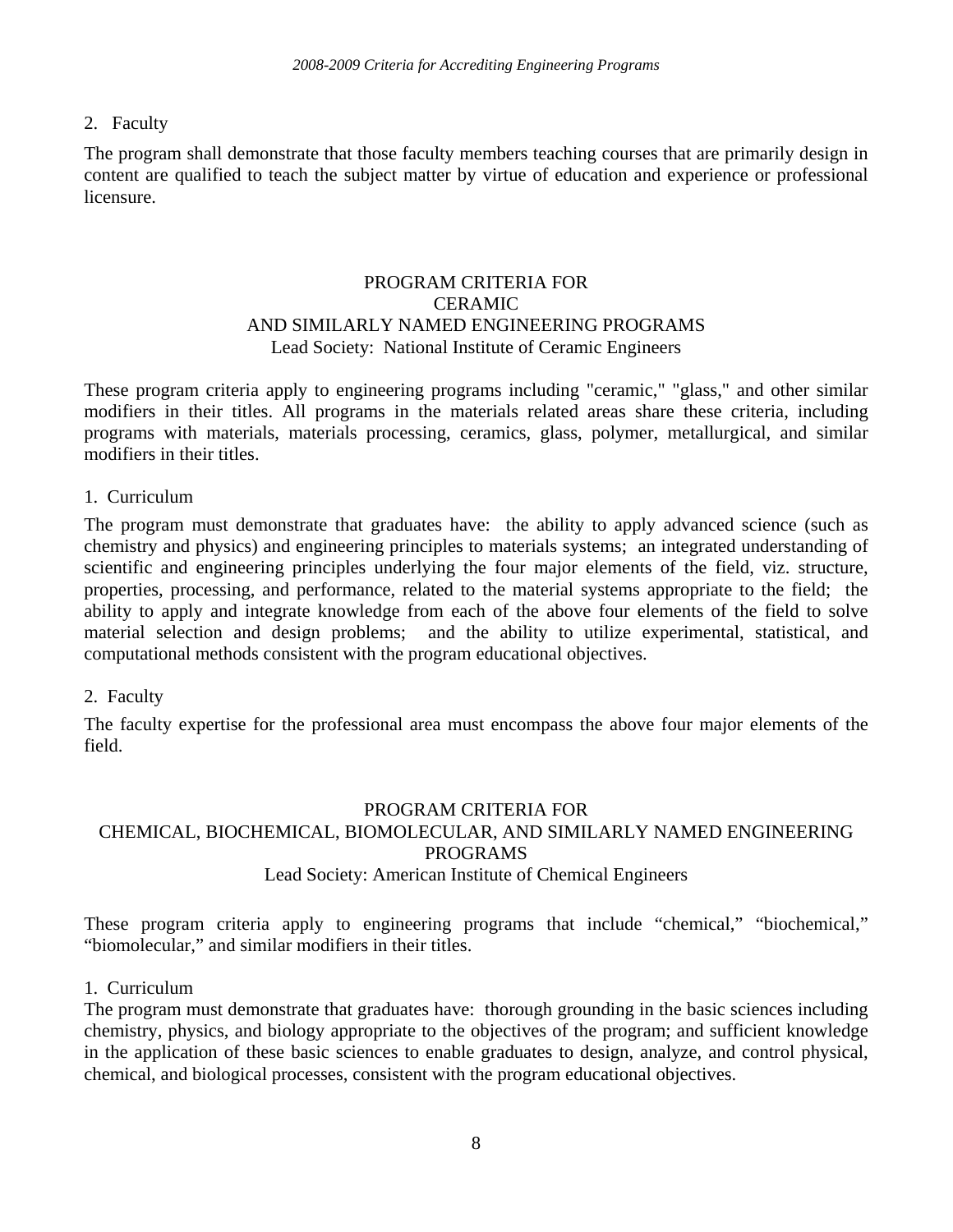#### PROGRAM CRITERIA FOR CIVIL AND SIMILARLY NAMED ENGINEERING PROGRAMS Lead Society: American Society of Civil Engineers

<span id="page-10-0"></span>These program criteria apply to engineering programs including "civil" and similar modifiers in their titles.

#### 1. Curriculum

The program must demonstrate that graduates can: apply knowledge of mathematics through differential equations, calculus-based physics, chemistry, and at least one additional area of science, consistent with the program educational objectives; apply knowledge of four technical areas appropriate to civil engineering; conduct civil engineering experiments and analyze and interpret the resulting data; design a system, component, or process in more than one civil engineering context; explain basic concepts in management, business, public policy, and leadership; and explain the importance of professional licensure.

#### 2. Faculty

The program must demonstrate that faculty teaching courses that are primarily design in content are qualified to teach the subject matter by virtue of professional licensure, or by education and design experience. The program must demonstrate that it is not critically dependent on one individual.

### PROGRAM CRITERIA FOR **CONSTRUCTION** AND SIMILARLY NAMED ENGINEERING PROGRAMS Lead Society: American Society of Civil Engineers

These program criteria apply to engineering programs including "construction" and similar modifiers in their titles.

#### 1. Curriculum

The program must demonstrate the graduates have: proficiency in mathematics through differential and integral calculus, probability and statistics, general chemistry, and calculus-based physics; proficiency in engineering design in a construction engineering specialty field; an understanding of legal and professional practice issues related to the construction industry; an understanding of construction processes, communications, methods, materials, systems, equipment, planning, scheduling, safety, cost analysis, and cost control; and an understanding of management topics such as economics, business, accounting, law, statistics, ethics, leadership, decision and optimization methods, process analysis and design, engineering economics, engineering management, safety, and cost engineering.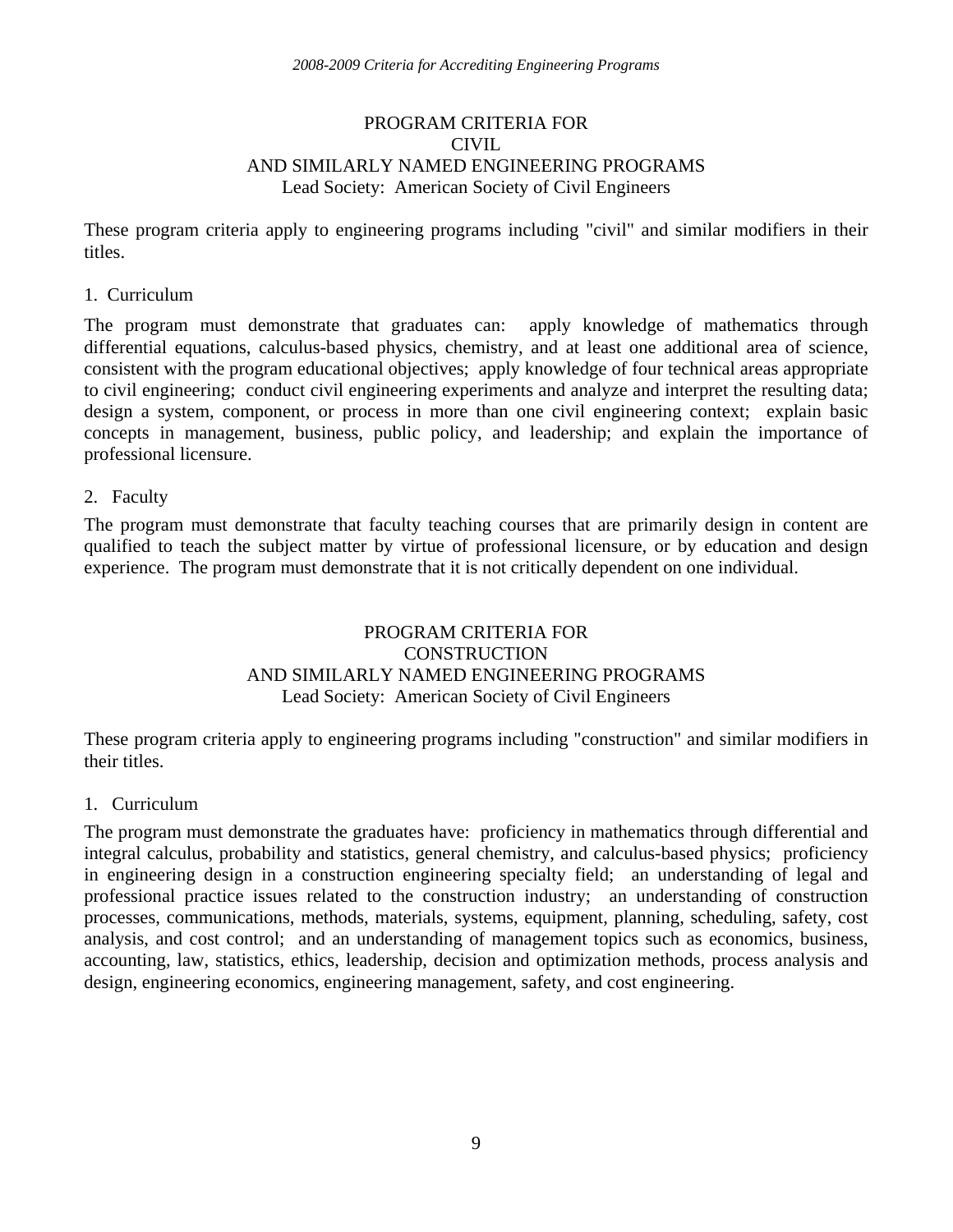<span id="page-11-0"></span>The program must demonstrate that the majority of faculty teaching courses that are primarily design in content are qualified to teach the subject matter by virtue of professional licensure, or by education and design experience. The faculty must include at least one member who has had full-time experience and decision-making responsibilities in the construction industry.

#### PROGRAM CRITERIA FOR ELECTRICAL, COMPUTER, AND SIMILARLY NAMED ENGINEERING PROGRAMS Lead Society: Institute of Electrical and Electronics Engineers Cooperating Society for Computer Engineering Programs: CSAB

These program criteria apply to engineering programs that include electrical, electronic, computer, or similar modifiers in their titles.

## 1. Curriculum

The structure of the curriculum must provide both breadth and depth across the range of engineering topics implied by the title of the program.

The program must demonstrate that graduates have: knowledge of probability and statistics, including applications appropriate to the program name and objectives; and knowledge of mathematics through differential and integral calculus, basic sciences, computer science, and engineering sciences necessary to analyze and design complex electrical and electronic devices, software, and systems containing hardware and software components, as appropriate to program objectives.

Programs containing the modifier "electrical" in the title must also demonstrate that graduates have a knowledge of advanced mathematics, typically including differential equations, linear algebra, complex variables, and discrete mathematics.

Programs containing the modifier "computer" in the title must also demonstrate that graduates have a knowledge of discrete mathematics.

#### PROGRAM CRITERIA FOR ENGINEERING, GENERAL ENGINEERING, ENGINEERING PHYSICS, AND ENGINEERING SCIENCE AND SIMILARLY NAMED ENGINEERING PROGRAMS Lead Society: American Society for Engineering Education

These program criteria apply to engineering (without modifiers), general engineering, engineering physics, engineering science(s), and similarly named engineering programs.

There are no program-specific criteria beyond the General Criteria.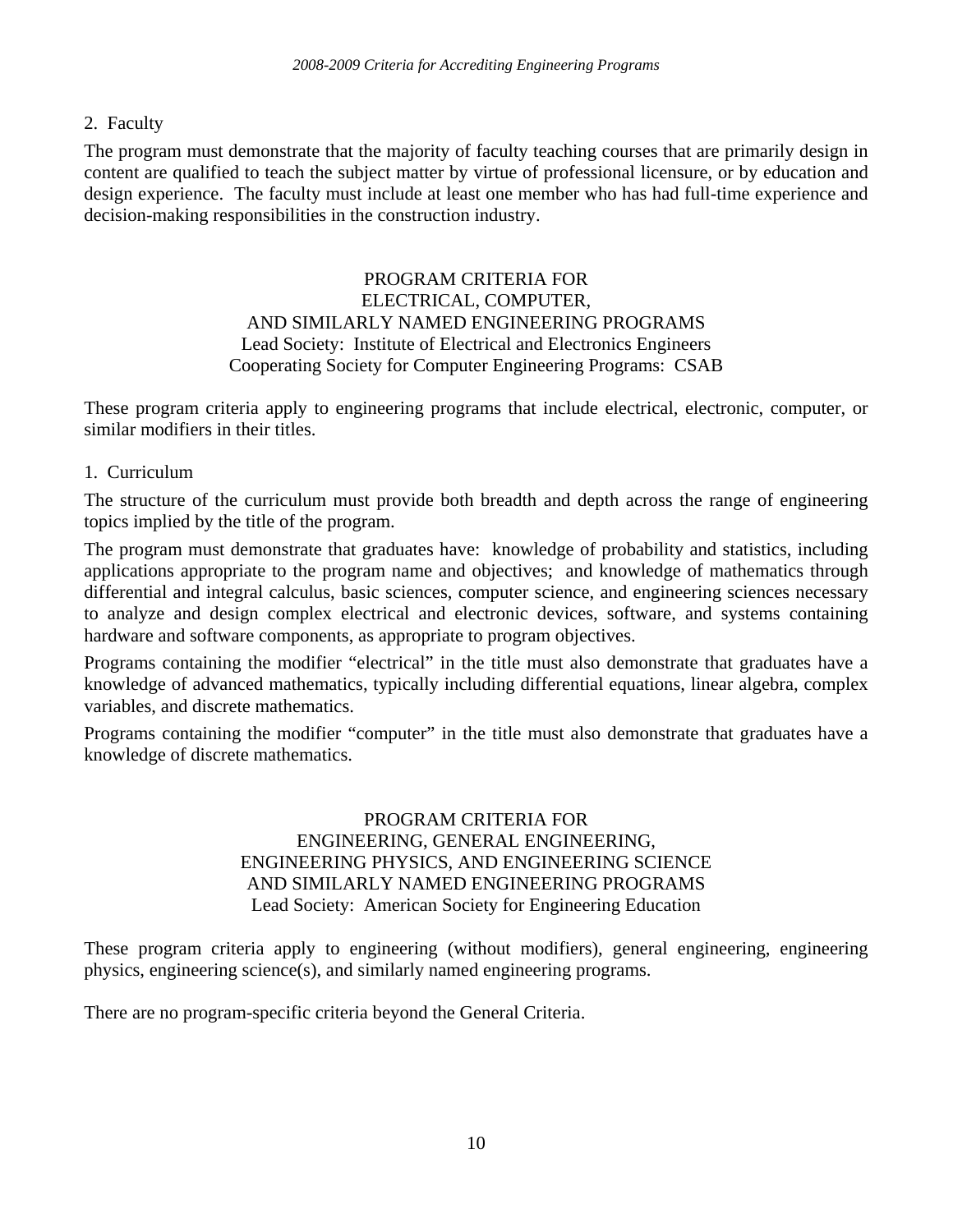#### PROGRAM CRITERIA FOR ENGINEERING MANAGEMENT AND SIMILARLY NAMED ENGINEERING PROGRAMS Lead Society: Institute of Industrial Engineers

<span id="page-12-0"></span>Cooperating Societies: American Institute of Chemical Engineers, American Society of Civil Engineers, American Society of Mechanical Engineers, Institute of Electrical and Electronics Engineers, Society of Manufacturing Engineers, and Society of Petroleum Engineers

These program criteria apply to engineering programs using management or similar modifiers in their titles.

#### 1. Curriculum

The program must demonstrate that graduates have: an understanding of the engineering relationships between the management tasks of planning, organization, leadership, control, and the human element in production, research, and service organizations; an understanding of and dealing with the stochastic nature of management systems. They must also be capable of demonstrating the integration of management systems into a series of different technological environments.

#### 2. Faculty

The major professional competence of the faculty must be in engineering, and the faculty should be experienced in the management of engineering and/or technical activities.

#### PROGRAM CRITERIA FOR ENGINEERING MECHANICS AND SIMILARLY NAMED ENGINEERING PROGRAMS Lead Society: American Society of Mechanical Engineers

These program criteria apply to engineering programs which include mechanics or similar modifiers in their titles.

#### 1. Curriculum

The program must demonstrate that graduates have the ability to use mathematical and computational techniques to analyze, model, and design physical systems consisting of solid and fluid components under steady state and transient conditions.

#### 2. Faculty

The program must demonstrate that faculty members responsible for the upper-level professional program are maintaining currency in their specialty area.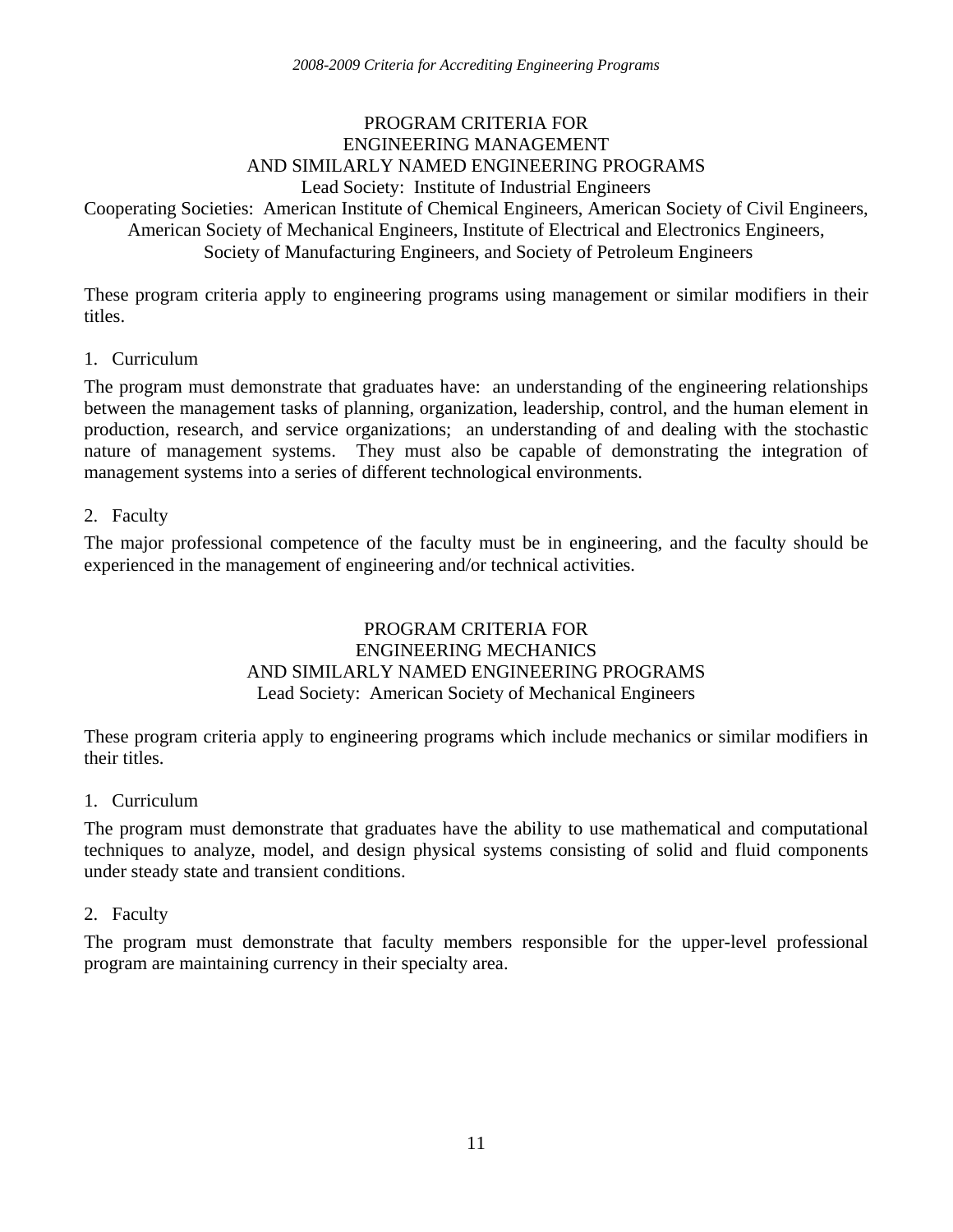#### <span id="page-13-0"></span>PROGRAM CRITERIA FOR ENVIRONMENTAL AND SIMILARLY NAMED ENGINEERING PROGRAMS Lead Society: American Academy of Environmental Engineers Cooperating Societies: American Institute of Chemical Engineers, American Society of Agricultural and Biological Engineers, American Society of Civil Engineers, American Society of Heating, Refrigerating and Air-Conditioning Engineers, American Society of Mechanical Engineers, SAE, International, and Society for Mining, Metallurgy, and Exploration

These program criteria apply to engineering programs including "environmental", "sanitary," or similar modifiers in their titles.

#### 1. Curriculum

The program must demonstrate the graduates have: proficiency in mathematics through differential equations, probability and statistics, calculus-based physics, general chemistry, an earth science, e.g., geology, meteorology, soil science, relevant to the program of study, a biological science, e.g., microbiology, aquatic biology, toxicology, relevant to the program of study, and fluid mechanics relevant to the program of study; introductory level knowledge of environmental issues associated with air, land, and water systems and associated environmental health impacts; an ability to conduct laboratory experiments and to critically analyze and interpret data in more than one major environmental engineering focus areas, e.g., air, water, land, environmental health; an ability to perform engineering design by means of design experiences integrated throughout the professional component of the curriculum; proficiency in advanced principles and practice relevant to the program objectives; understanding of concepts of professional practice and the roles and responsibilities of public institutions and private organizations pertaining to environmental engineering.

#### 2. Faculty

The program must demonstrate that a majority of those faculty teaching courses which are primarily design in content are qualified to teach the subject matter by virtue of professional licensure, or by education and equivalent design experience.

#### PROGRAM CRITERIA FOR GEOLOGICAL AND SIMILARLY NAMED ENGINEERING PROGRAMS Lead Society: Society for Mining, Metallurgical, and Exploration

These program criteria apply to engineering programs that include "geological" and similar modifiers in their titles.

#### 1. Curriculum

The program must demonstrate that graduates have:

(1) the ability to apply mathematics including differential equations, calculus-based physics, and chemistry, to geological engineering problems;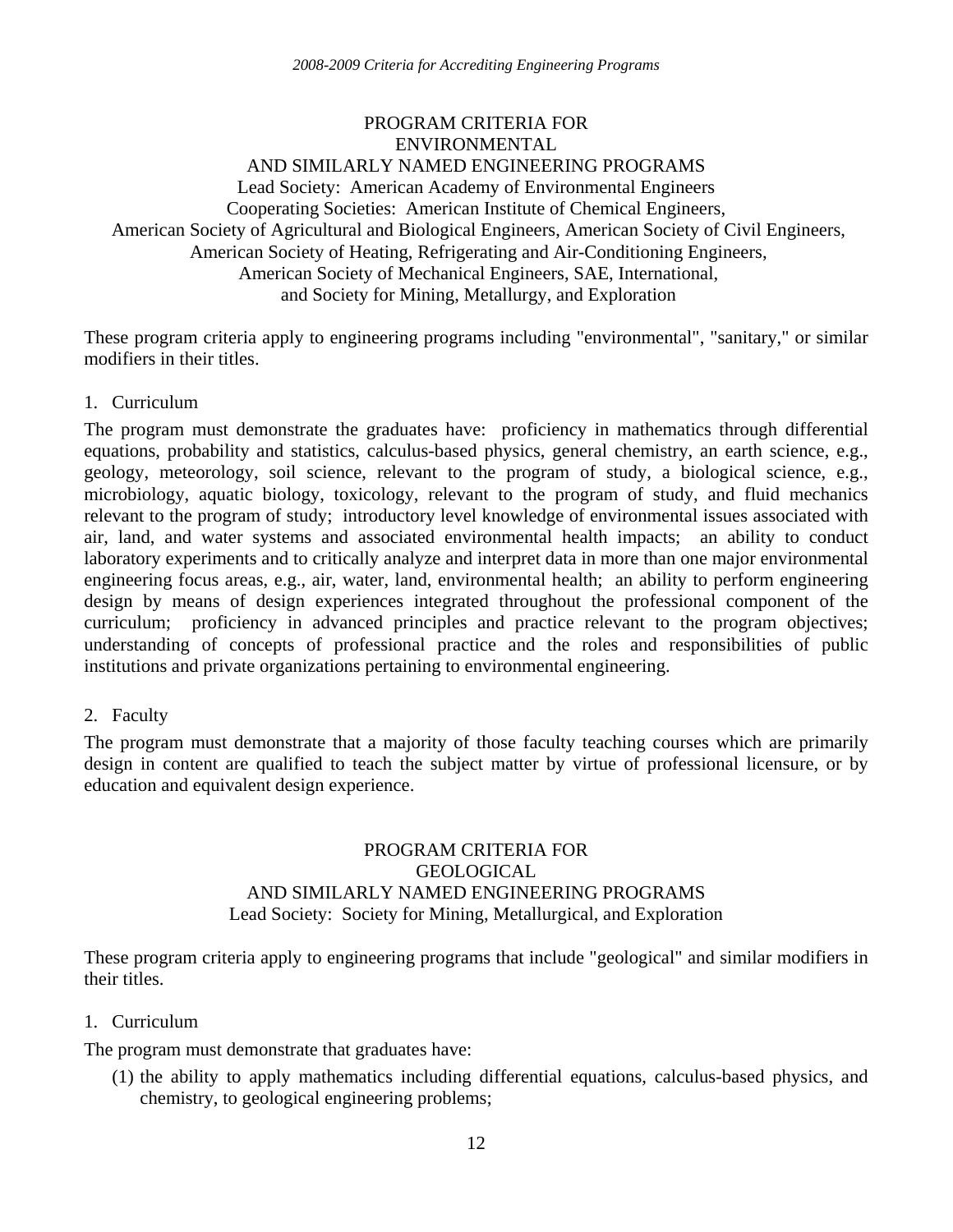- <span id="page-14-0"></span>(2) proficiency in geological science topics that emphasize geologic processes and the identification of minerals and rocks;
- (3) the ability to visualize and solve geological problems in three and four dimensions;
- (4) proficiency in the engineering sciences including statics, properties/strength of materials, and geomechanics;
- (5) the ability to apply principles of geology, elements of geophysics, geological and engineering field methods; and
- (6) engineering knowledge to design solutions to geological engineering problems, which will include one or more of the following considerations: the distribution of physical and chemical properties of earth materials, including surface water, ground water (hydrogeology), and fluid hydrocarbons; the effects of surface and near-surface natural processes; the impacts of construction projects; the impacts of exploration, development, and extraction of natural resources, and consequent remediation; disposal of wastes; and other activities of society on these materials and processes, as appropriate to the program objectives.

Evidence must be provided that the program's faculty members understand professional engineering practice and maintain currency in their respective professional areas. The program's faculty must have responsibility and authority to define, revise, implement, and achieve program objectives.

## PROGRAM CRITERIA FOR INDUSTRIAL AND SIMILARLY NAMED ENGINEERING PROGRAMS Lead Society: Institute of Industrial Engineers

These program criteria apply to engineering programs using industrial or similar modifiers in their titles.

### 1. Curriculum

The program must demonstrate that graduates have the ability to design, develop, implement, and improve integrated systems that include people, materials, information, equipment and energy.

The program must include in-depth instruction to accomplish the integration of systems using appropriate analytical, computational, and experimental practices.

### 2. Faculty

Evidence must be provided that the program faculty understand professional practice and maintain currency in their respective professional areas. Program faculty must have responsibility and sufficient authority to define, revise, implement, and achieve program objectives.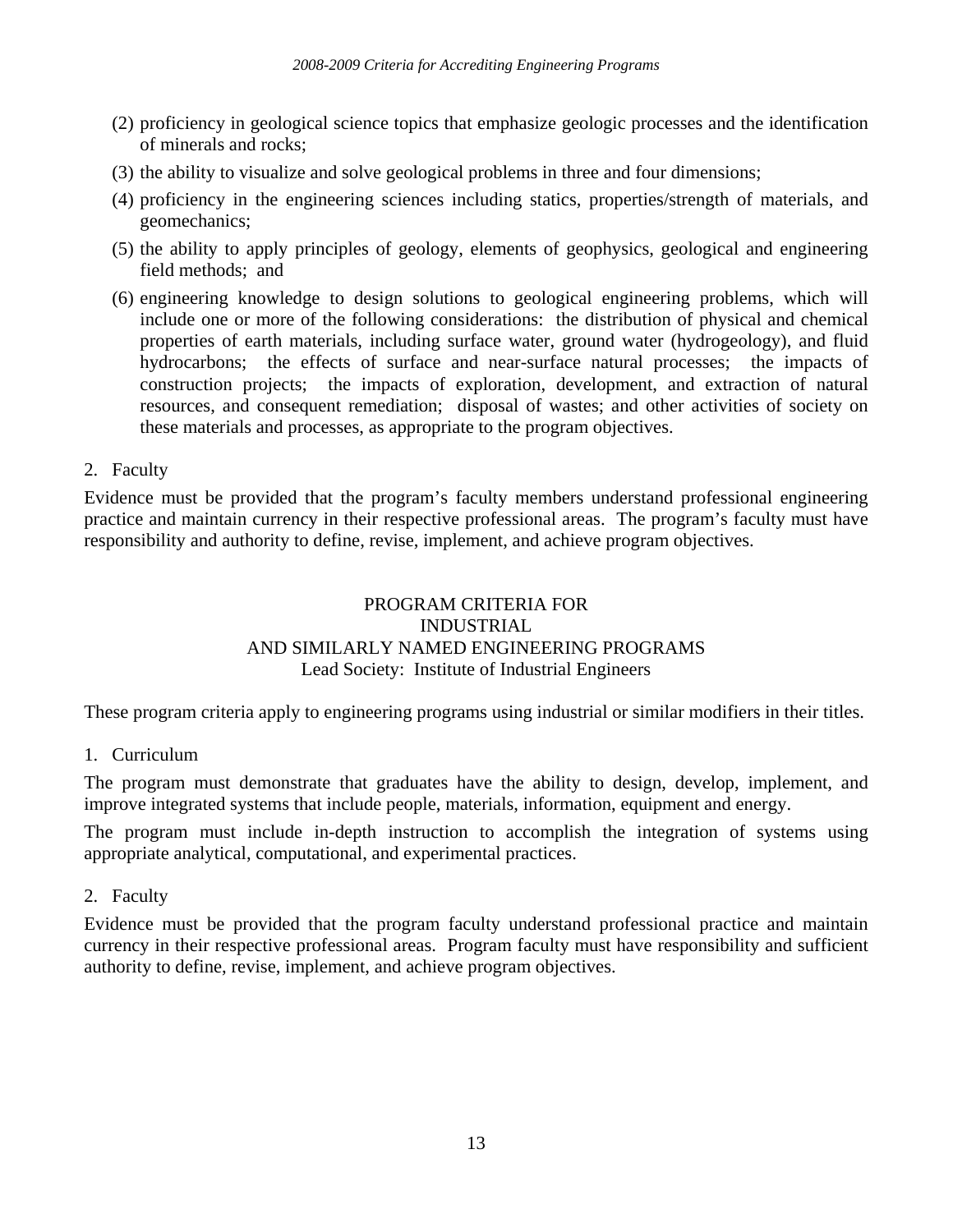#### PROGRAM CRITERIA FOR MANUFACTURING AND SIMILARLY NAMED ENGINEERING PROGRAMS Lead Society: Society of Manufacturing Engineers

<span id="page-15-0"></span>These program criteria apply to engineering programs that include "manufacturing" and similar modifiers in their titles.

#### 1. Curriculum

The program must demonstrate that graduates have proficiency in materials and manufacturing processes: understanding the behavior and properties of materials as they are altered and influenced by processing in manufacturing; process, assembly and product engineering: understanding the design of products and the equipment, tooling, and environment necessary for their manufacture; manufacturing competitiveness: understanding the creation of competitive advantage through manufacturing planning, strategy, and control; manufacturing systems design: understanding the analysis, synthesis, and control of manufacturing operations using statistical and calculus based methods, simulation and information technology; laboratory experience: graduates must be able to measure manufacturing process variables in a manufacturing laboratory and make technical inferences about the process.

#### 2. Faculty

The program must demonstrate that faculty members maintain currency in manufacturing engineering practice.

PROGRAM CRITERIA FOR  $MATERIALS<sup>1</sup>$ ,  $METALLURGICAL<sup>2</sup>$ , AND SIMILARLY NAMED ENGINEERING PROGRAMS Lead Society: Minerals, Metals & Materials Society <sup>1</sup>Cooperating Societies for Materials Engineering Programs: National Institute of Ceramics Engineers, American Institute of Chemical Engineers, and American Society of Mechanical Engineers <sup>2</sup>Cooperating Society for Metallurgical Engineering Programs: Society for Mining, Metallurgy, and Exploration

These program criteria apply to engineering programs including "materials," "metallurgical," "polymer," and similar modifiers in their titles. All programs in the materials related areas share these criteria, including programs with materials, materials processing, ceramics, glass, polymer, metallurgical, and similar modifiers in their titles.

#### 1. Curriculum

The program must demonstrate that graduates have: the ability to apply advanced science (such as chemistry and physics) and engineering principles to materials systems implied by the program modifier, e.g., ceramics, metals, polymers, composite materials, etc.; an integrated understanding of the scientific and engineering principles underlying the four major elements of the field: structure, properties, processing, and performance related to material systems appropriate to the field; the ability to apply and integrate knowledge from each of the above four elements of the field to solve materials selection and design problems; the ability to utilize experimental, statistical and computational methods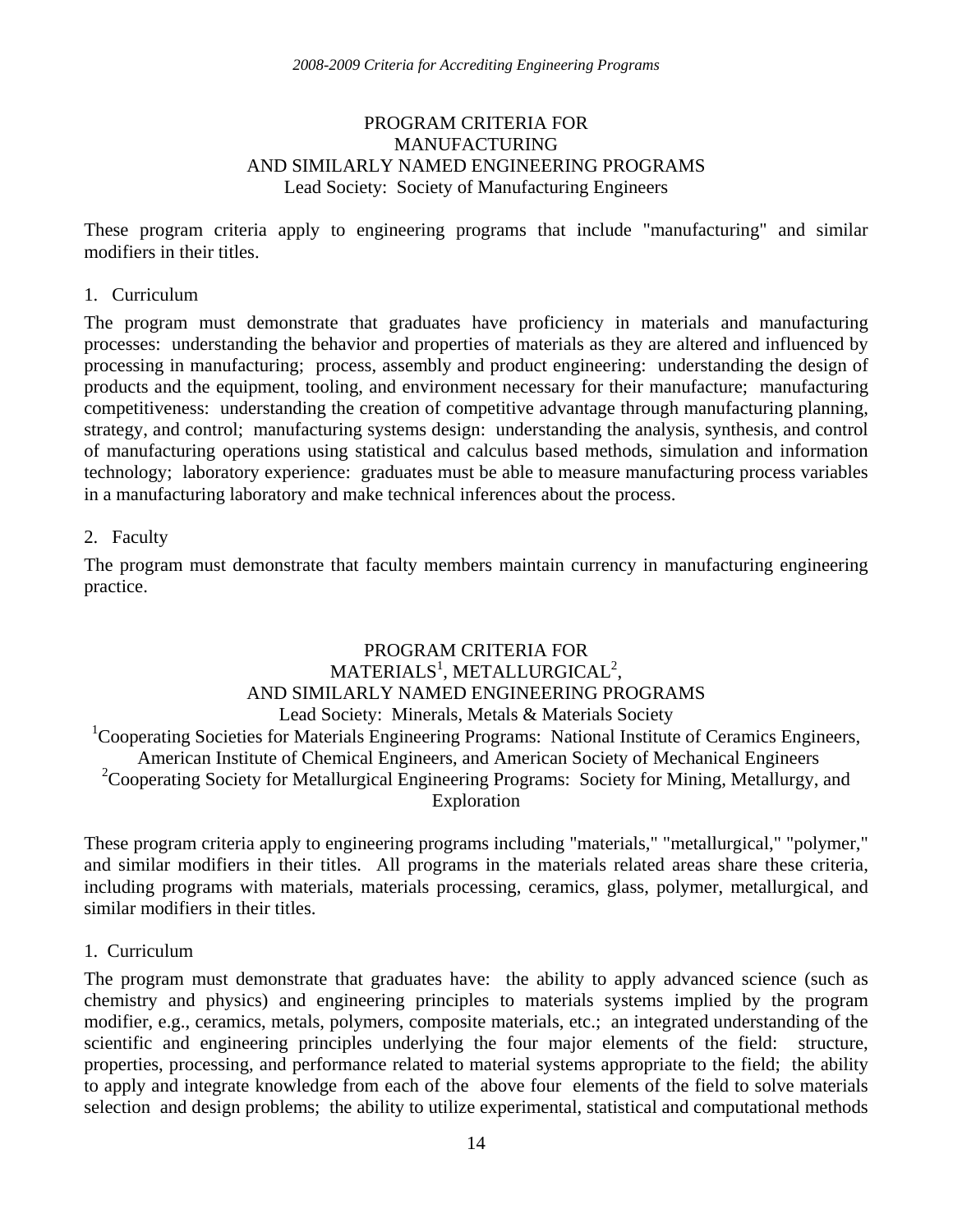<span id="page-16-0"></span>consistent with the program educational objectives.

### 2. Faculty

The faculty expertise for the professional area must encompass the four major elements of the field.

#### PROGRAM CRITERIA FOR MECHANICAL AND SIMILARLY NAMED ENGINEERING PROGRAMS Lead Society: American Society of Mechanical Engineers

These program criteria will apply to all engineering programs including "mechanical" or similar modifiers in their titles.

#### 1. Curriculum

The program must demonstrate that graduates have the ability to: apply principles of engineering, basic science, and mathematics (including multivariate calculus and differential equations) to model, analyze, design, and realize physical systems, components or processes; and work professionally in both thermal and mechanical systems areas.

#### 2. Faculty

The program must demonstrate that faculty members responsible for the upper-level professional program are maintaining currency in their specialty area.

### PROGRAM CRITERIA FOR MINING AND SIMILARLY NAMED ENGINEERING PROGRAMS Lead Society: Society for Mining, Metallurgy, and Exploration

These program criteria apply to engineering programs including "mining" and similar modifiers in their titles.

#### 1. Curriculum

The program must demonstrate that graduates have: the ability to apply mathematics through differential equations, calculus-based physics, general chemistry, and probability and statistics as applied to mining engineering problems applications; fundamental knowledge in the geological sciences including characterization of mineral deposits, physical geology, structural or engineering geology, and mineral and rock identification and properties; proficiency in statics, dynamics, strength of materials, fluid mechanics, thermodynamics, and electrical circuits; proficiency in engineering topics related to both surface and underground mining, including: mining methods, planning and design, ground control and rock mechanics, health and safety, environmental issues, and ventilation; proficiency in additional engineering topics such as rock fragmentation, materials handling, mineral or coal processing, mine surveying, and valuation and resource/reserve estimation as appropriate to the program objectives.

The laboratory experience must lead to proficiency in geologic concepts, rock mechanics, mine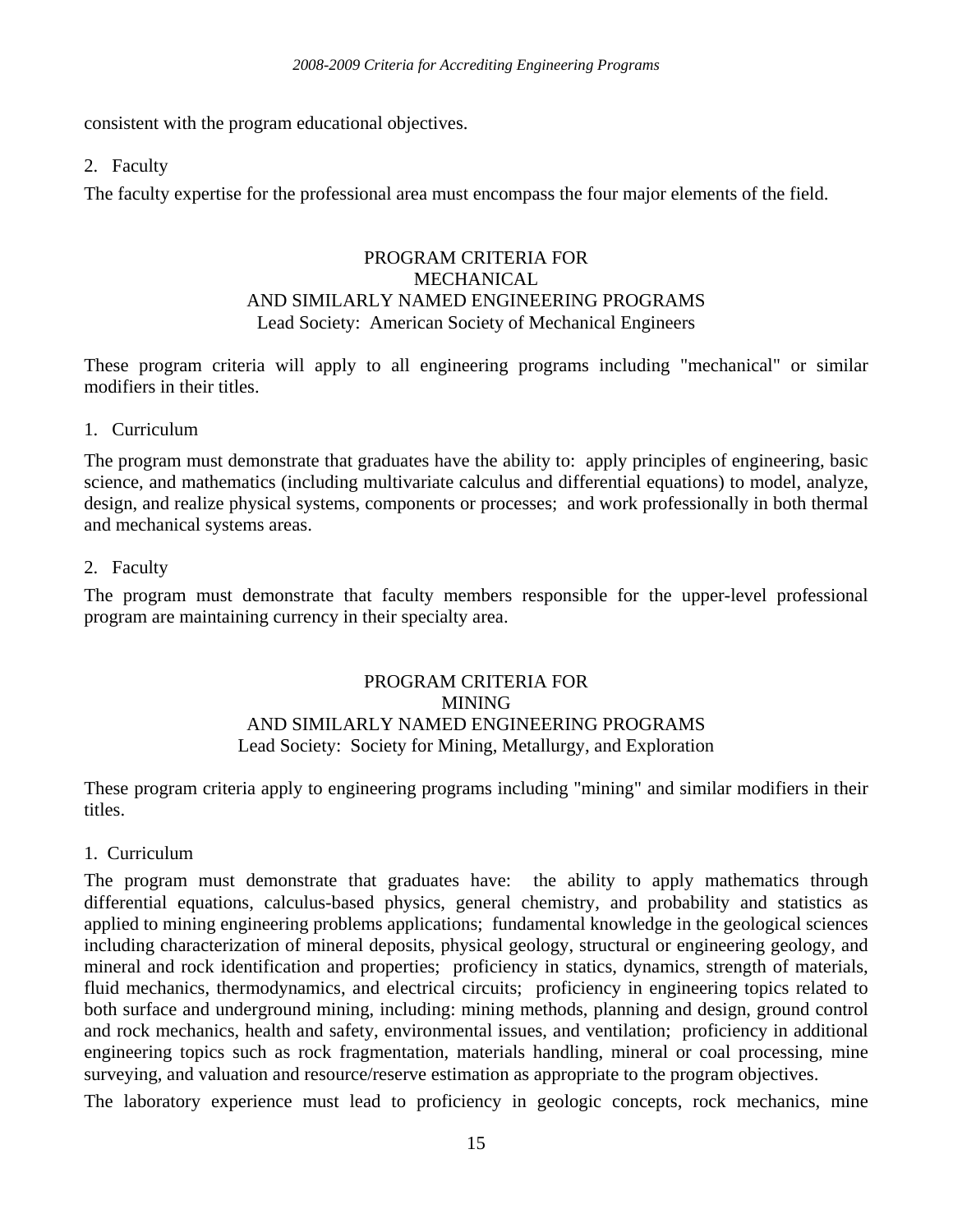<span id="page-17-0"></span>ventilation, and other topics appropriate to the program objectives.

#### 1. Faculty

Evidence must be provided that the program faculty understand professional engineering practice and maintain currency in their respective professional areas. Program faculty must have responsibility and authority to define, revise, implement, and achieve program objectives.

#### PROGRAM CRITERIA FOR NAVAL ARCHITECTURE, MARINE ENGINEERING, AND SIMILARLY NAMED ENGINEERING PROGRAMS Lead Society: Society of Naval Architects and Marine Engineers

These program criteria apply to engineering programs named naval architecture and/or marine engineering and similar modifiers in their titles.

#### 1. Curriculum

The program must demonstrate that graduates have: the ability to apply probability and statistical methods to naval architecture and marine engineering problems; basic knowledge of fluid mechanics, dynamics, structural mechanics, materials properties, hydrostatics, and energy/propulsion systems in the context of marine vehicles; familiarity with instrumentation appropriate to naval architecture and/or marine engineering.

#### 2. Faculty

Program faculty must have sufficient curricular and administrative control to accomplish the program objectives. Program faculty must have responsibility and sufficient authority to define, revise, implement and achieve the program objectives.

#### PROGRAM CRITERIA FOR NUCLEAR, RADIOLOGICAL, AND SIMILARLY NAMED ENGINEERING PROGRAMS Lead Society: American Nuclear Society

These program criteria apply to engineering programs including nuclear, radiological or similar modifiers in their titles.

#### 1. Curriculum

The program must demonstrate that graduates have: the ability to apply advanced mathematics, science and engineering science, including atomic and nuclear physics, and the transport and interaction of radiation with matter, to nuclear and radiological systems and processes; ability to perform nuclear engineering design; ability to measure nuclear and radiation processes; ability to work professionally in one or more of the nuclear or radiological fields of specialization identified by the program.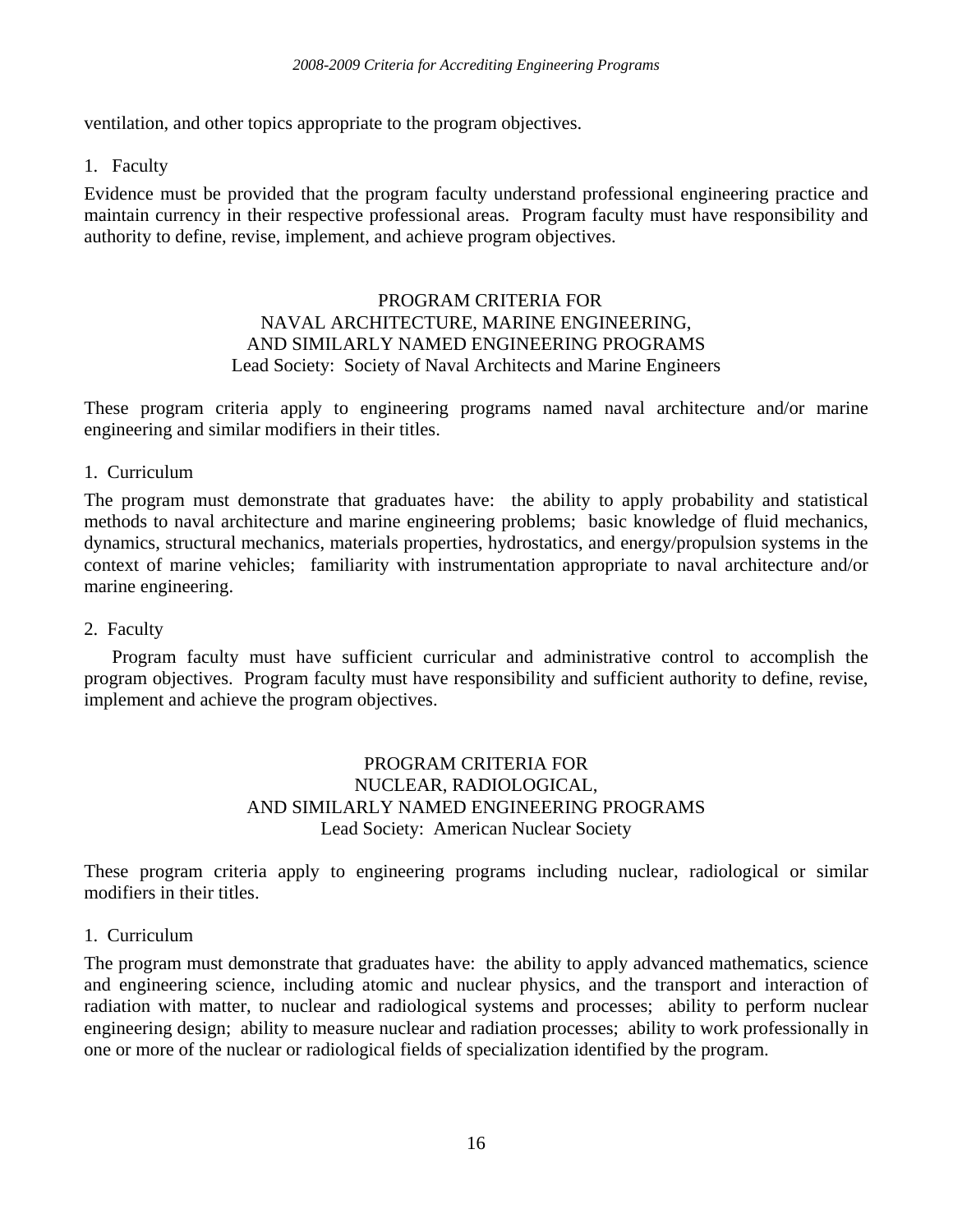<span id="page-18-0"></span>The program must demonstrate that faculty members primarily committed to the program have current knowledge of nuclear or radiological engineering by education or experience.

#### PROGRAM CRITERIA FOR **OCEAN** AND SIMILARLY NAMED ENGINEERING PROGRAMS Lead Society: Society of Naval Architects and Marine Engineers Cooperating Societies: American Society of Civil Engineers and Institute of Electrical and Electronics Engineers

These program criteria apply to engineering programs including "ocean" and similar modifiers in their titles.

#### 1. Curriculum

The program must demonstrate that graduates have: knowledge and the skills to apply the principles of fluid and solid mechanics, dynamics, hydrostatics, probability and applied statistics, oceanography, water waves, and underwater acoustics to engineering problems; the ability to work in groups to perform engineering design at the system level, integrating multiple technical areas and addressing design optimization.

#### 2. Faculty

Program faculty must have responsibility and sufficient authority to define, revise, implement, and achieve the program objectives.

#### PROGRAM CRITERIA FOR PETROLEUM AND SIMILARLY NAMED ENGINEERING PROGRAMS Lead Society: Society of Petroleum Engineers

These program criteria apply to engineering programs that include "petroleum," "natural gas," and similar modifiers in their titles.

#### 1. Curriculum

The program must demonstrate that graduates have competency in: mathematics through differential equations, probability and statistics, fluid mechanics, strength of materials, and thermodynamics; design and analysis of well systems and procedures for drilling and completing wells; characterization and evaluation of subsurface geological formations and their resources using geoscientific and engineering methods; design and analysis of systems for producing, injecting, and handling fluids; application of reservoir engineering principles and practices for optimizing resource development and management; use of project economics and resource valuation methods for design and decision making under conditions of risk and uncertainty.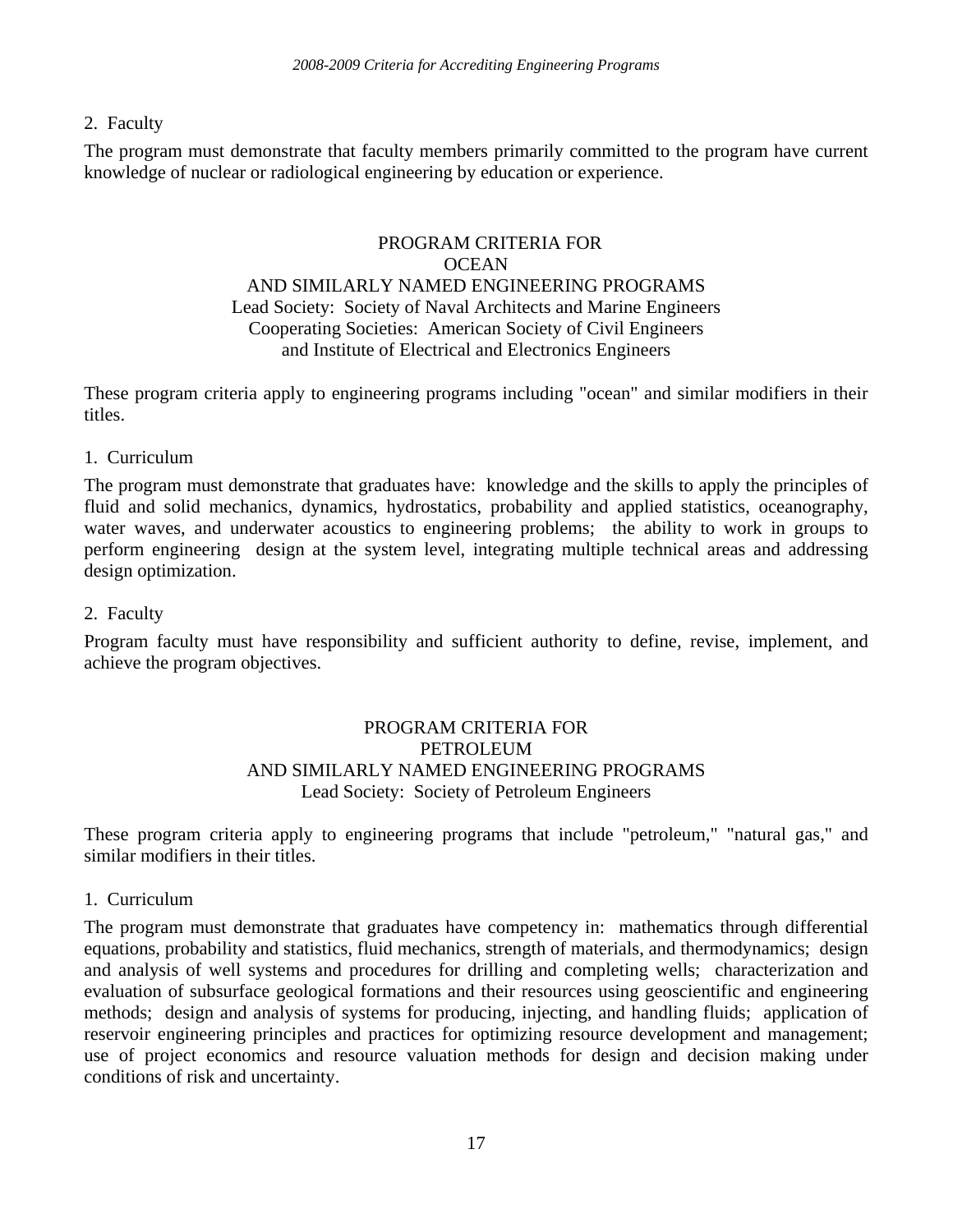#### <span id="page-19-0"></span>PROGRAM CRITERIA FOR SOFTWARE AND SIMILARLY NAMED ENGINEERING PROGRAMS Lead Society: CSAB Cooperating Society: Institute of Electrical and Electronics Engineers

These program criteria apply to engineering programs that include software or similar modifiers in their titles.

#### 1. Curriculum

The curriculum must provide both breadth and depth across the range of engineering and computer science topics implied by the title and objectives of the program.

The program must demonstrate that graduates have: the ability to analyze, design, verify, validate, implement, apply, and maintain software systems; the ability to appropriately apply discrete mathematics, probability and statistics, and relevant topics in computer science and supporting disciplines to complex software systems; and the ability to work in one or more significant application domains.

#### PROGRAM CRITERIA FOR SURVEYING AND SIMILARLY NAMED ENGINEERING PROGRAMS Lead Society: American Congress on Surveying and Mapping Cooperating Society: American Society of Civil Engineers

These program criteria apply to engineering programs including "surveying" and similar modifiers in their titles.

### 1. Curriculum

The program must demonstrate that graduates have competency in one or more of the following areas: boundary and/or land surveying, geographic and/or land information systems, photogrammetry, mapping, geodesy, remote sensing, and other related areas.

#### 2. Faculty

Programs must demonstrate that faculty members teaching courses that are primarily design in content are qualified to teach the subject matter by virtue of professional licensure or by educational and design experience.